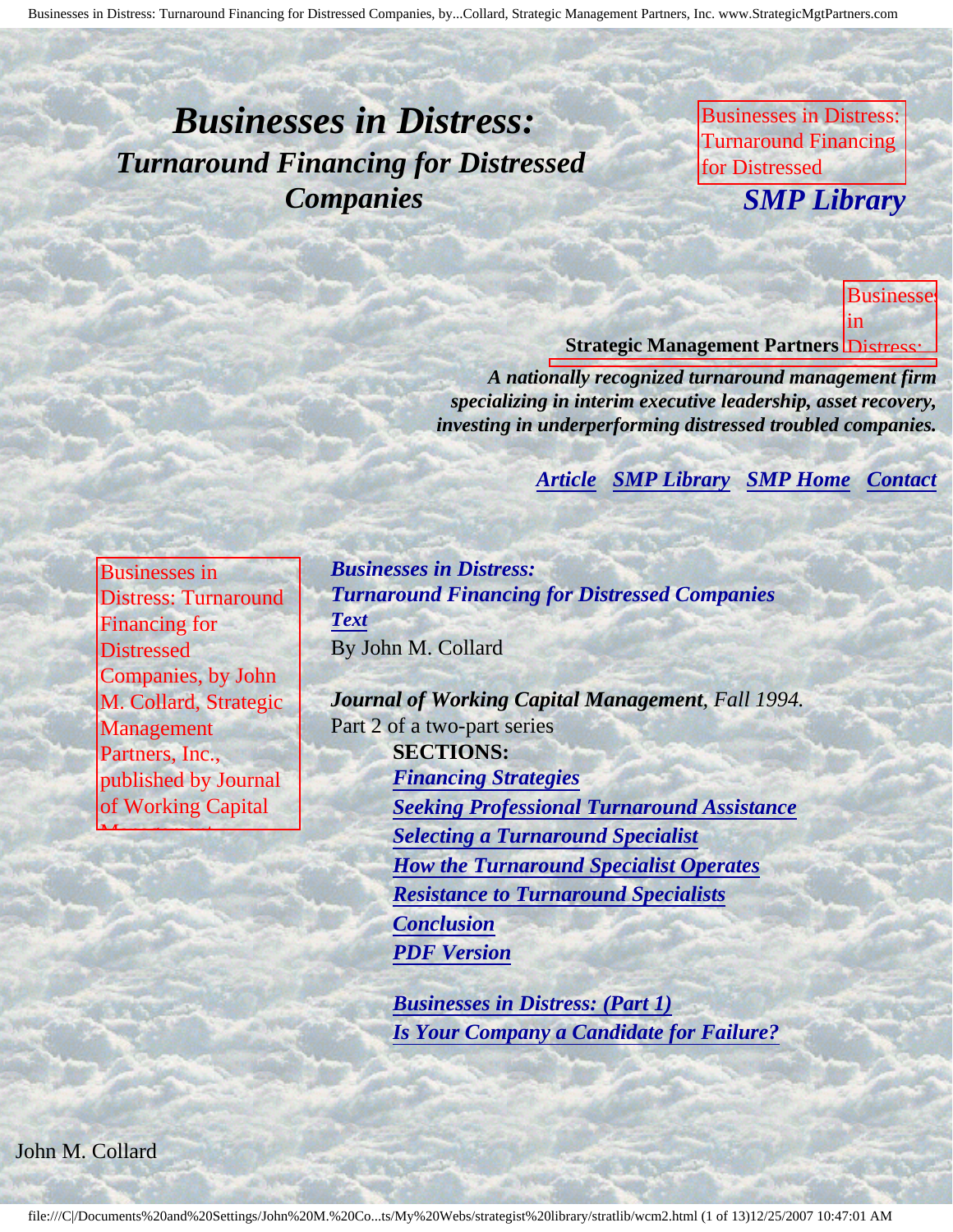*This is Part 2 of a two part series on Businesses in Distress. In Part 1 (The Journal of Working Capital, Summer 1994), the author discussed the ominous signs of business distress and steps corporate management must take to avoid a business failure. This part discusses financing sources available to companies that recognize their problems and are resolving them. It also discusses how a turnaround specialist can assist management in restoring a company's financial health. This article is excerpted and adapted with permission from the Turnaround Management Association's 1993 Directory of Members and Services, written by John M. Collard.*

The owner or manager of a distressed business typically believes that raising more money will solve the company's financial problems. However, management must recognize that a shortage of capital is often only a symptom; it usually is not the primary problem. Although additional dollars are necessary to implement needed changes, a successful turnaround must first resolve the problems that produced the cash crisis.

## <span id="page-1-0"></span>**FINANCING STRATEGIES**

Financing is an integral part of a reorganization plan. An effective financing plan will stabilize the company's cash position and provide the needed capital to enable the business to again be profitable. Financing also will restructure the balance sheet to support the company in the future.

*[Sections](#page-0-2)*

Financing strategies differ depending on the liquidity and viability of the distressed business. The initial task is to maximize liquidity and provide enough time to evaluate the lousiness' viability. In addition, management must cut costs and try to renegotiate existing financing arrangements to terms the company can live with during the turnaround.

A financing plan can include a recapitalization, which involves changing the relationships among financial stakeholders through debt and equity conversions, exchange offers, stock rights offerings, and adding new financial stakeholders. Obviously, the more severe the financial crisis, the more difficult it is to work out an arrangement with trade creditors, lenders, and equity holders. It also makes it harder to attract new stakeholders.

### **TURNAROUND FINANCING**

j

Turnaround financing specialists provide a number of financial resources and expertise on which to draw. They can work with all of a distressed firm's stakeholders, including lenders, equity investors, and purchasers of securities and claims.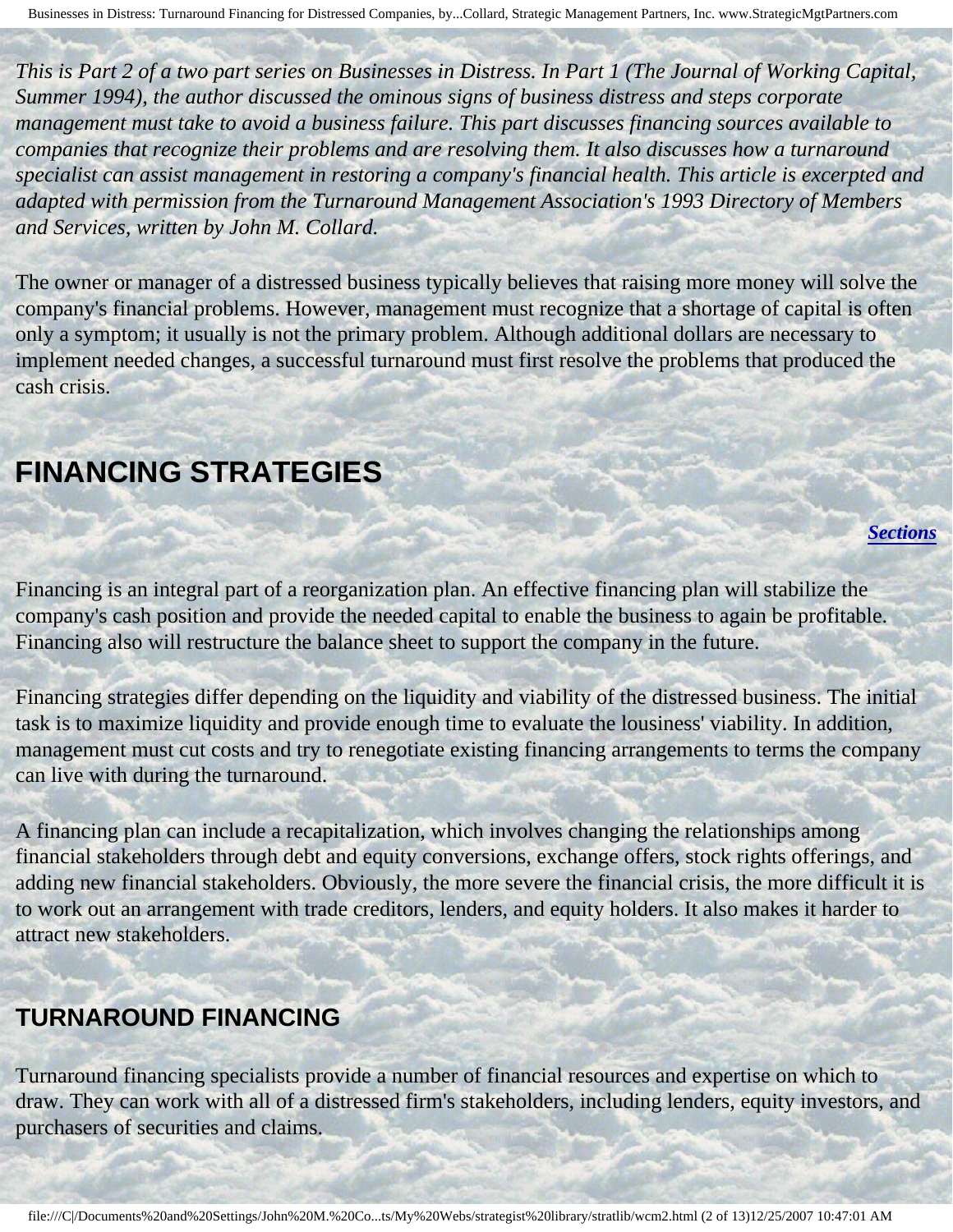Asset based lenders historically have been the primary source of financing for distressed businesses. Lenders often make these loans at premium rates while at the same time requiring an enhanced security position. In recent years, large commercial and investment banks have formed debtor in possession lending departments to deal with the increasing number of Chapter 11 bankruptcies. Debtor in possession loans are made after a company files for bankruptcy protection. To encourage such high risk loans, bankruptcy law grants such lenders a super priority status for repayment. However, this trend is slowing as lenders move to eliminate such problem loans.

Because lenders require having a super priority status before making such loans. distressed companies sometimes file for bankruptcy just to get access to financing. Many lenders prefer the control over the borrower that bankruptcy provides. Without the court protection and supervision bankruptcy provides, lenders would likely require excessively restrictive covenants and additional fees. These restrictions and fees could hamper management from making the changes needed to speed the struggling firm's return to profitability. Therefore, a turnaround financing plan is only effective if viewed in the long term and if it ultimately helps the struggling company recover.

### **EQUITY INVESTORS**

When unable to find a suitable lender, management of a troubled company should consider seeking investors willing to infuse equity capital into the business—known as turnaround equity investors. The advantage of equity funding is that funds are provided without interest cost and thus enhance cash flow.

As might be expected, however, raising equity funding is an expensive alternative. Equity investors typically require controlling interest in the company. Many equity investors specialize in particular industries, while others focus on companies of a certain size. All equity investors have both minimum and maximum amounts they are willing to invest. They also expect to take over a significant management role in the borrower's business.

### **FINANCIAL VERSUS STRATEGIC ASSISTANCE**

Since investors bring different capabilities to the table, management must determine whether financial or strategic assistance best meets the company's needs.

Financial investors often have turnaround management and bankruptcy experience and are able to assist management of a distressed firm through the complexities of reorganization. Investments are typically made at less than full value of the business's assets. Most financial investors are involved only at the board of directors level. However, some occasionally fill top management positions if necessary to protect their investment.

Some financial equity investors have funds committed and immediately available. Most, however, act as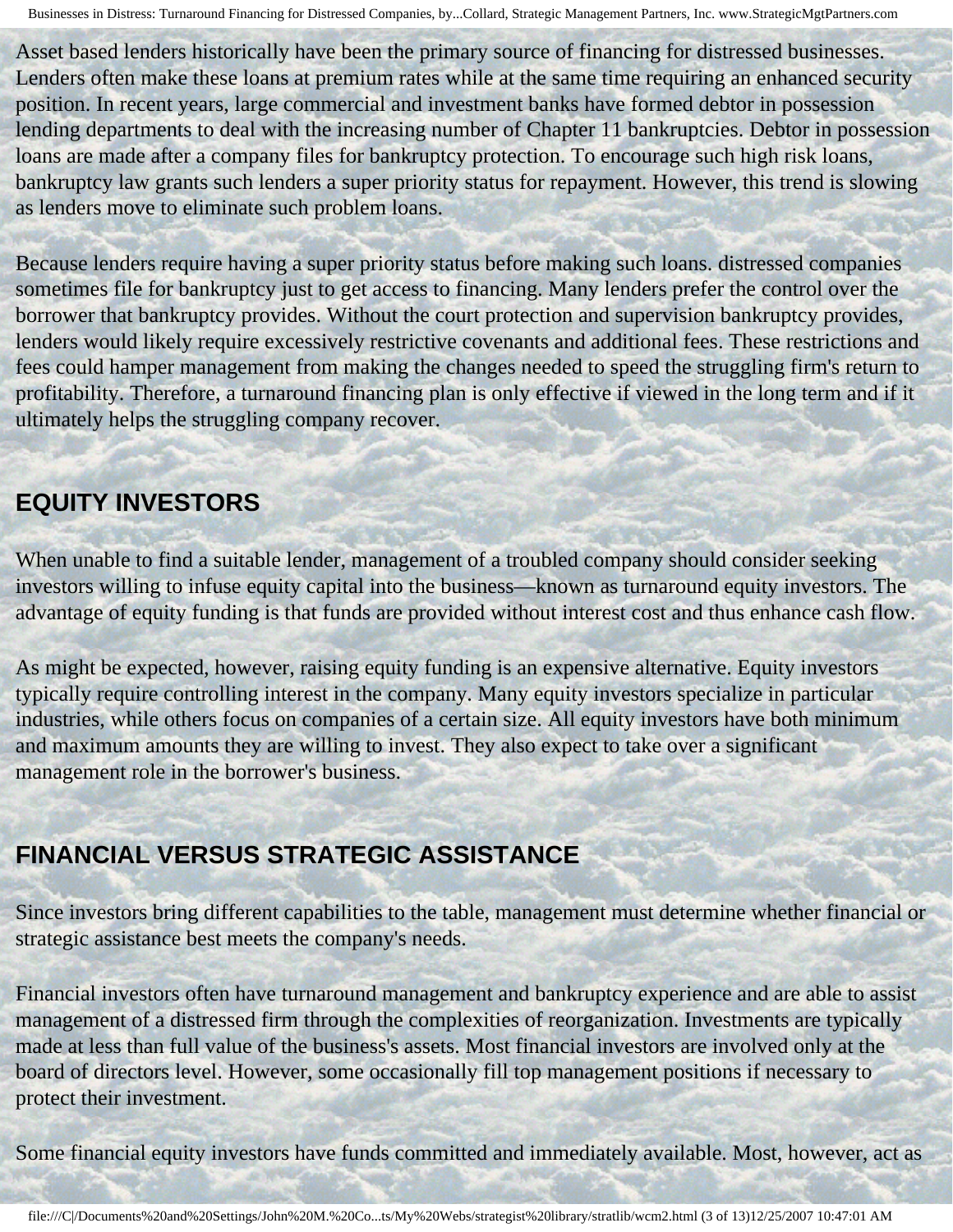financial intermediaries who receive an equity position in the company as their compensation on completion of the investment. Such an investor acts as a liaison between the troubled company and its financing sources.

While intermediaries can access a wide variety of financing sources, management of a distressed firm should be alert to possible conflicts of interest. You should structure the engagement so that the turnaround specialist is paid only by you. This eliminates potential conflict of-interests that could arise when the specialist receives a "finder's fee" from a lender. If the intermediary stands to receive additional fees from potential lenders, management should be aware it. Such fees could prejudice the intermediary to recommend one financing source over another.

Some strategic equity investors focus on specific industries or geographic regions and generally provide specialized expertise along with their investment. These investors often acquire distressed companies to consolidate with other owned companies in the same business. Such investors also typically take over operating control of the acquired firm. For many distressed firms, whose financial condition continues to deteriorate, selling and giving up management control may be the only solution.

Whatever the source, a cash infusion from investors will give a distressed company more leverage in negotiating with creditors and lenders. Lenders look at the equity infusion as "extra protection" for their loans, thus making them more willing to modify loan agreements. Meanwhile, trade creditors may extend more favorable credit terms if they believe that an investor's cash infusion will increase their chances of eventually being paid in full.

Similarly, local governments may be more willing to provide tax concessions and financing if they believe such concessions will result in jobs being saved, more taxes paid, and a business continuing to contribute to the local economy over the long run. Of equal importance, employees may more willingly consent to concessions if they believe that the company's survival is at stake, that their jobs are in jeopardy; and that they will play an integral role in the recovery.

### **SECURITIES AND CLAIMS TRADING**

Growing numbers of investors search for opportunities to purchase securities and claims at significant discounts from financial stakeholders who prefer immediate liquidity rather than the uncertainty of recouping their investment over the long term. Such investors purchase the bankruptcy claims of the debtor's creditors. These creditors, often trade suppliers, did not enter the bankruptcy proceeding voluntarily and need the cash proceeds from their sales to the debtor. The original creditors typically are not equipped to handle the legal hardships of the bankruptcy process.

In contrast, new investors believe that their investments will yield considerable returns upon the successful reorganization or liquidation of the distressed business.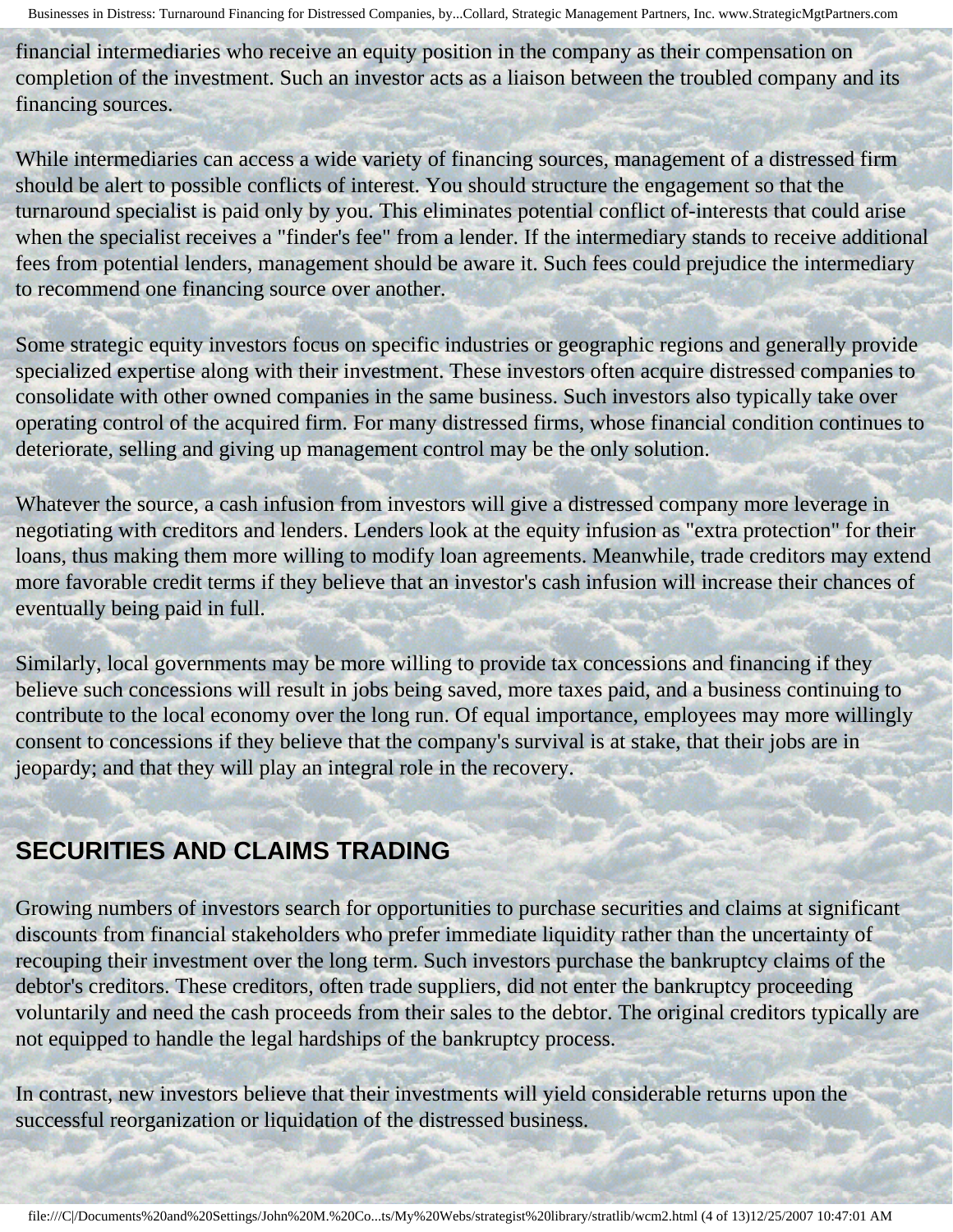Investing in bankrupt firms, also known as "trading claims,'' is one of the most significant bankruptcy legislative issues today. A growing number of bankruptcy judges and professionals are concerned that investors who are not creditors of a distressed company may inordinately influence bankruptcy proceedings as a result of their investment. The problem is that most such investors have never provided, and are unlikely ever to supply, goods or credit to the bankrupt company. Instead, they view bankrupt companies solely as an investment opportunity. Consequently, these creditor investors are not as concerned about successfully reorganizing a company's operations, which is the fundamental policy consideration behind Chapter 11. Instead, these investors simply want to maximize the value of their investment. Having large numbers of such investors can undermine the spirit of Chapter 11 and corporate renewal.

> *"Obviously, the more severe the financial crisis, the more difficult it is to work out an arrangement with trade creditors, lenders, and equity holders."*

Purchasers of securities and claims of financially troubled companies do not infuse capital directly into the business. Instead. they take over debt owed to a creditor. Nevertheless, such investors can have a tremendous impact on a firm's turnaround effort. As debtholders. such investors have a higher priority for repayment than do equity holders if the business was to be liquidated. Also as debtholders, such investors can participate in creditor's committees of firms operating under Chapter 11 protection. Membership in such a committee enables the investor to influence the firm's reorganization efforts.

## <span id="page-4-0"></span>**SEEKING PROFESSIONAL TURNAROUND ASSISTANCE**

*[Sections](#page-0-2)*

Perhaps the most difficult problem with financial distress is that it involves managing No processes: the business and the trouble. Managing the abnormalities of business distress is not only time consuming, but requires a special set of skills. Compounding the problem is the fact that the owner or management of the troubled business often have never faced this kind of situation before. At the same time, they are reluctant to change. This is where the turnaround specialist comes into play. Like most business consultants, the turnaround specialist offers a new set of eyes, skills, and understanding of troubled situations to independently evaluate the company's circumstances.

A fundamental question a troubled business must answer early on is what type of turnaround specialist it needs. Turnaround specialists fall into two categories: interim managers and consultants.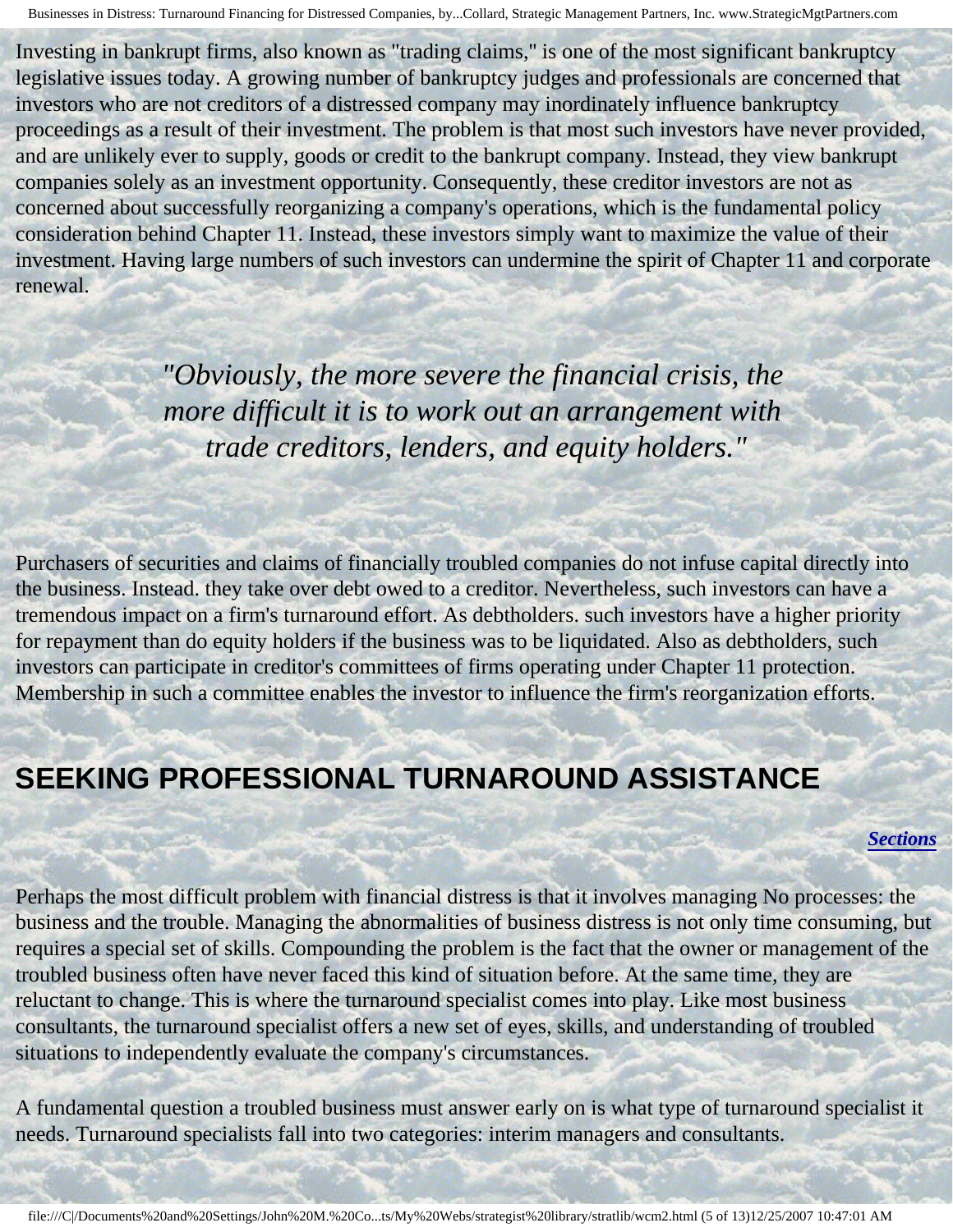Interim managers replace the CEO, take the decision making reins of a troubled business, and, hopefully, guide it through its troubled waters to safety; In contrast, turnaround consultants advise existing management, sometimes working with the same management that led the company into trouble. Many times the consultant's role is to try to force managers to make decisions. Management's unwillingness to make decisions in the first place is what often leads many companies into distress.

Many troubled businesses lean toward a consultant initially because they are unwilling to turn over operations to a newcomer. However, being willing to accept an interim outside general manager may be exactly the strong medicine necessary to nurse a business back to health.

l

*"Investing in bankrupt firms, also known as 'trading claims,' is one of the most significant bankruptcy legislative issues today."*

Another issue to consider is whether to hire a generalist or an expert in a particular business segment. Most managers of troubled businesses believe their problem to be unique, requiring an industry expert rather than an experienced general manager. Realistically, however, what the company needs will depend on a number of factors, including the company's degree of financial hardship, its industry, and the problems underlying the financial difficulties.

Keep in mind, however, that industry knowledge is not the same as turnaround management knowledge. Despite his initial unfamiliarity with the technical aspects of the company, a turnaround specialist often can bring a company back drawing primarily on turnaround talents.

Some turnaround specialists concentrate on varying stages of a business' decline. Some practitioners work with clients in or on the edge of bankruptcy, while others concentrate only on those who are fortunate enough to seek help early on, before the crisis is out of control

The turnaround management industry has been growing through the years partly owing to the changes in the bankruptcy laws. Pioneers executed a flurry of successful turnarounds in the late 1980s demonstrating that the profession provides a viable means of restoring troubled businesses to financial health and preserving value.

Because of the success of early turnaround consultants, the number of practitioners has increased along with the number of related support services. For example, banks now have special workout departments and some have separate operations for lending to Chapter 11 companies. Many investment firms stand prepared to purchase distressed companies. Meanwhile, consulting and accounting firms now train turnaround specialists. At the same time, law firms are changing the names of the "bankruptcy" departments to "reorganization" departments.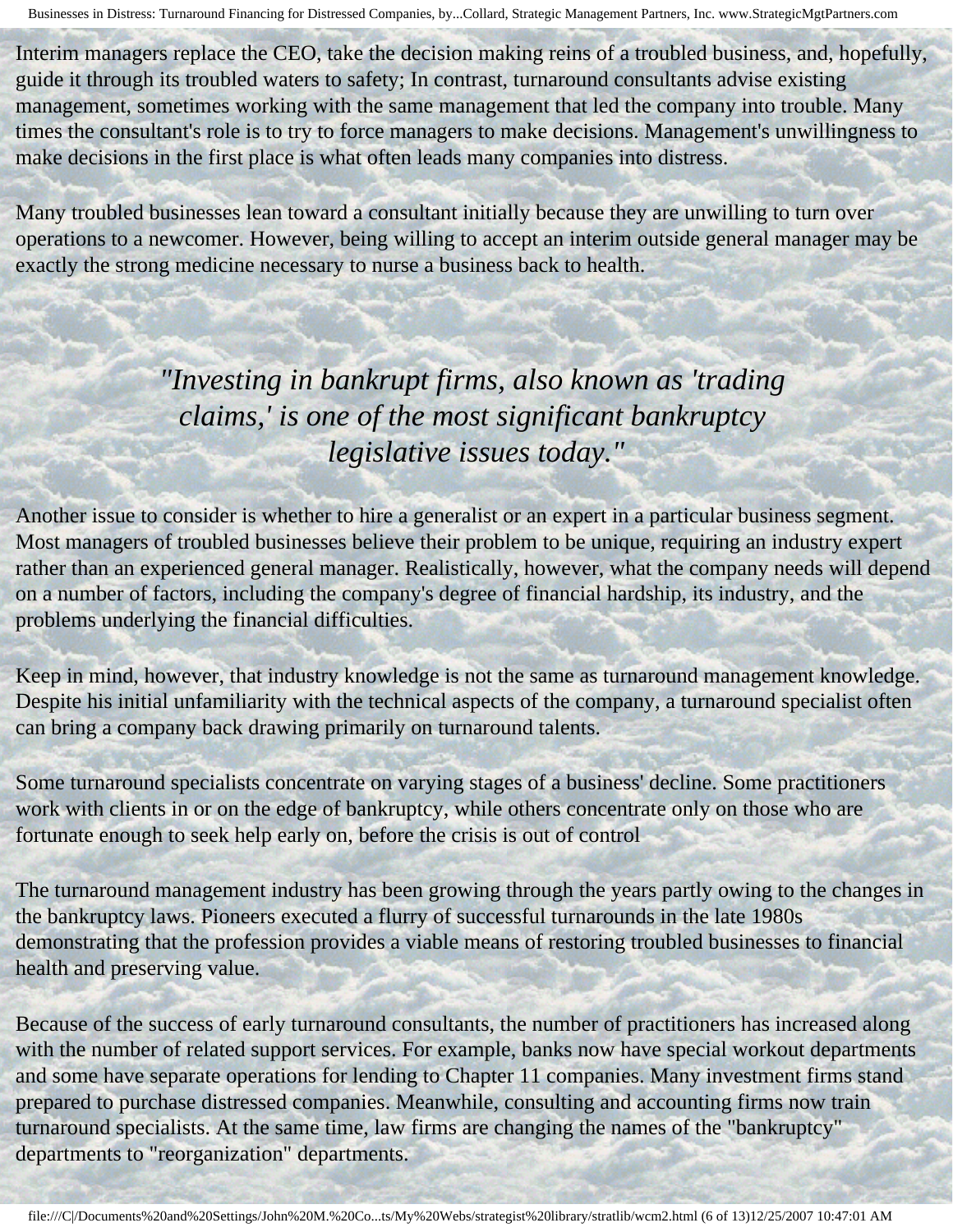## <span id="page-6-0"></span>**SELECTING A TURNAROUND SPECIALIST**

#### *[Sections](#page-0-2)*

Despite the pressure that management of a distressed firm faces, it needs to be careful and deliberate when selecting a turnaround specialist. Following are some suggestions to help you make the best selection:

**Be cautious and deliberate.** Retaining a turnaround specialist is like having a heart transplant, few would undergo the operation without concern. But just as a heart transplant is necessary to save the patient's life, a corporate turnaround consultant often is what is needed to keep a business alive. Like doctors, turnaround specialists use their years of experience to hone the skills that enable them to successfully restore corporations to health.

**Do your homework before interviewing a turnaround specialist.** You should obtain resumes and check references before an interview. You also should interview several candidates before deciding. Weigh what the turnaround specialist offers against what is realistically achievable. You also should contact your attorney, CPA, banker, and other financial advisors for their opinions and advice. You might also ask if the consultant has earned the certified turnaround professional designation from the Turnaround Management Association.

**When interviewing your turnaround specialist. answer his questions. Help him find the answers, and above all, listen.** Owners and management must work as partners with the turnaround specialist. You should adopt an attitude of wanting to learn all you can so chat you be ready to run the business more effectively after the turnaround specialist completes his engagement.

**Ask about the turnaround team and its work schedule.** Meet in advance with the entire team, especially those who will work on company premises. Have a clear understanding of what the turnaround specialist will handle himself and what he will delegate to others.

**Assess the chemistry among management, employees, and the turnaround team.** Maintaining a good chemistry among management, employees, and the turnaround team is critical to your company's recovery Look at the character and personality of the turnaround manager, rather than his firm's reputation. A firm's reputation will not turn your company around, but a talented and charismatic turnaround manager might.

**Learn about the turnaround specialist s relationship with your lender, other potential lenders, trade creditors, and alternate suppliers.** Make sure the specialist is credible. One resource every turnaround specialist should bring to an engagement is access to credit. However, you should not expect a new lender to be more lenient. In contrast, because of the increased risk of lending to a troubled firm, a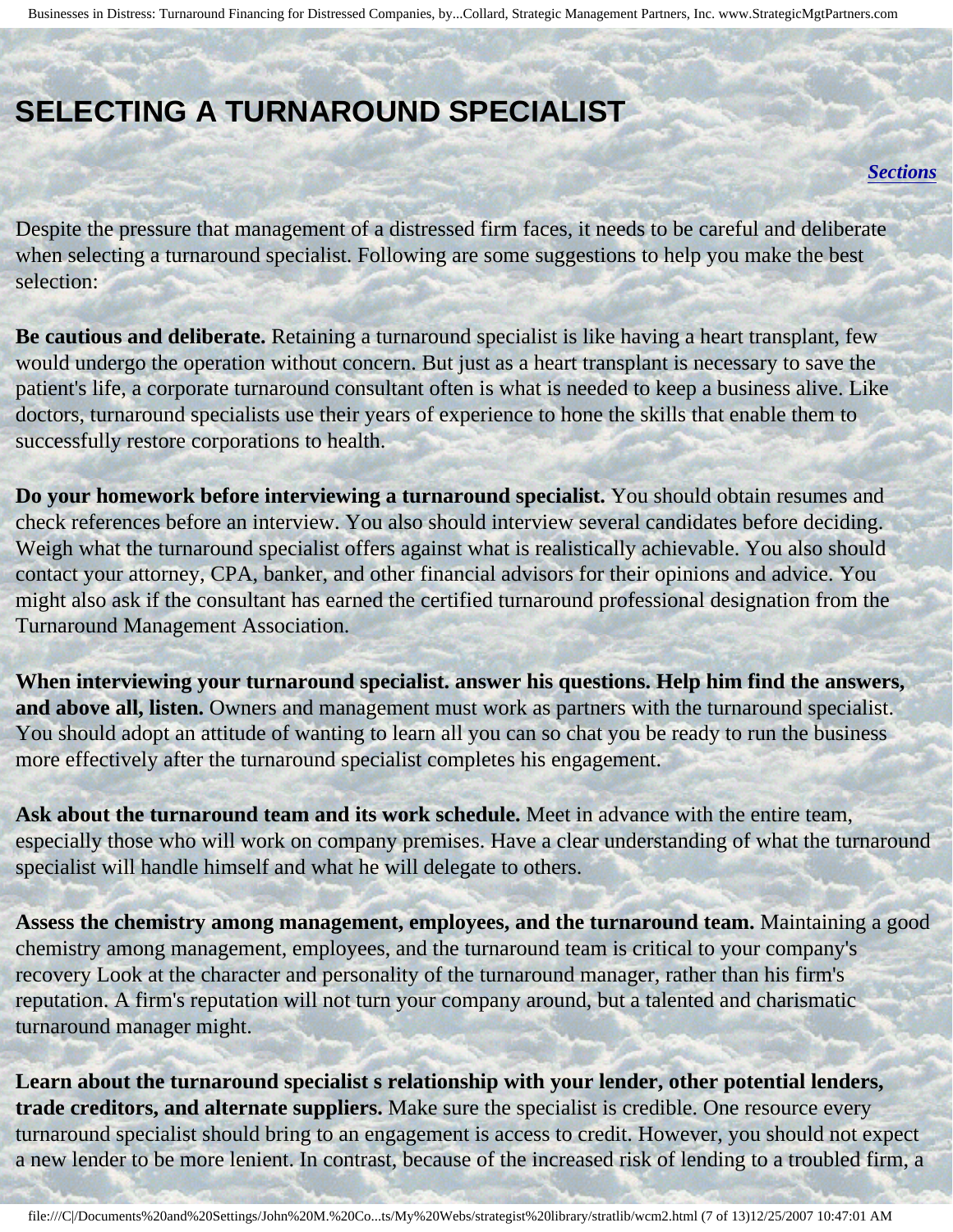new lender likely will impose stricter covenants and additional restrictions. The lender also will charge significantly higher fees and monitor the loan much more closely. Therefore, if credibility can be re established, your "old" bank may be the company's best source of new money.

**Obtain a written proposal.** The proposal should report the turnaround specialist's initial findings, quantifiable results that you and your staff expect, and the level of company staff the support the specialist expects. The proposal also should include a timetable for completing various phases of the turnaround and who will be assigned to the engagement. It also should report how much time the turnaround specialist expects to commit to the engagement and whether the turnaround specialist will participate in implementing the plan.

In addition, the proposal should indicate the point at which the specialist will withdraw from the engagement, a complete fee structure and payment timetable, and the manner in which the specialist will assist in whatever management changes are necessary. Finally, you ought to insist on a written engagement agreement before the specialist begins work.

Ask for periodic reports from the specialist. These reports should be concise and timely. Requiring such reports forces the turnaround specialist to organize his thoughts and review what has happened during the reporting period. Preparing such reports should not add significantly to the time required for the specialist to complete his assignment.

**Involve your staff in evaluating the turnaround specialist's performance.** Share those evaluations with the turnaround specialist.

**Demand and expect confidentiality from, and accessibility to, the turnaround specialist.** Though the turnaround specialist must be brutally honest with his client, he must also present his client in the best light possible to those outside the business. And, given precarious circumstances, the company management must have free access to the turnaround specialist.

**Do not be fooled by unemployed financing managers claiming to be turnaround specialists.** Be cautious if yours will be one of the specialist's first assignments. You may find that your specialist is merely networking to find a new job. Having a certified turnaround professional CTP designation will tell you that your specialist indeed has the skills to make a difference in your company.

## <span id="page-7-0"></span>**HOW THE TURNAROUND SPECIALIST OPERATES**

*[Sections](#page-0-2)*

The turnaround specialist must work with management to answer questions that management has probably never asked itself, including: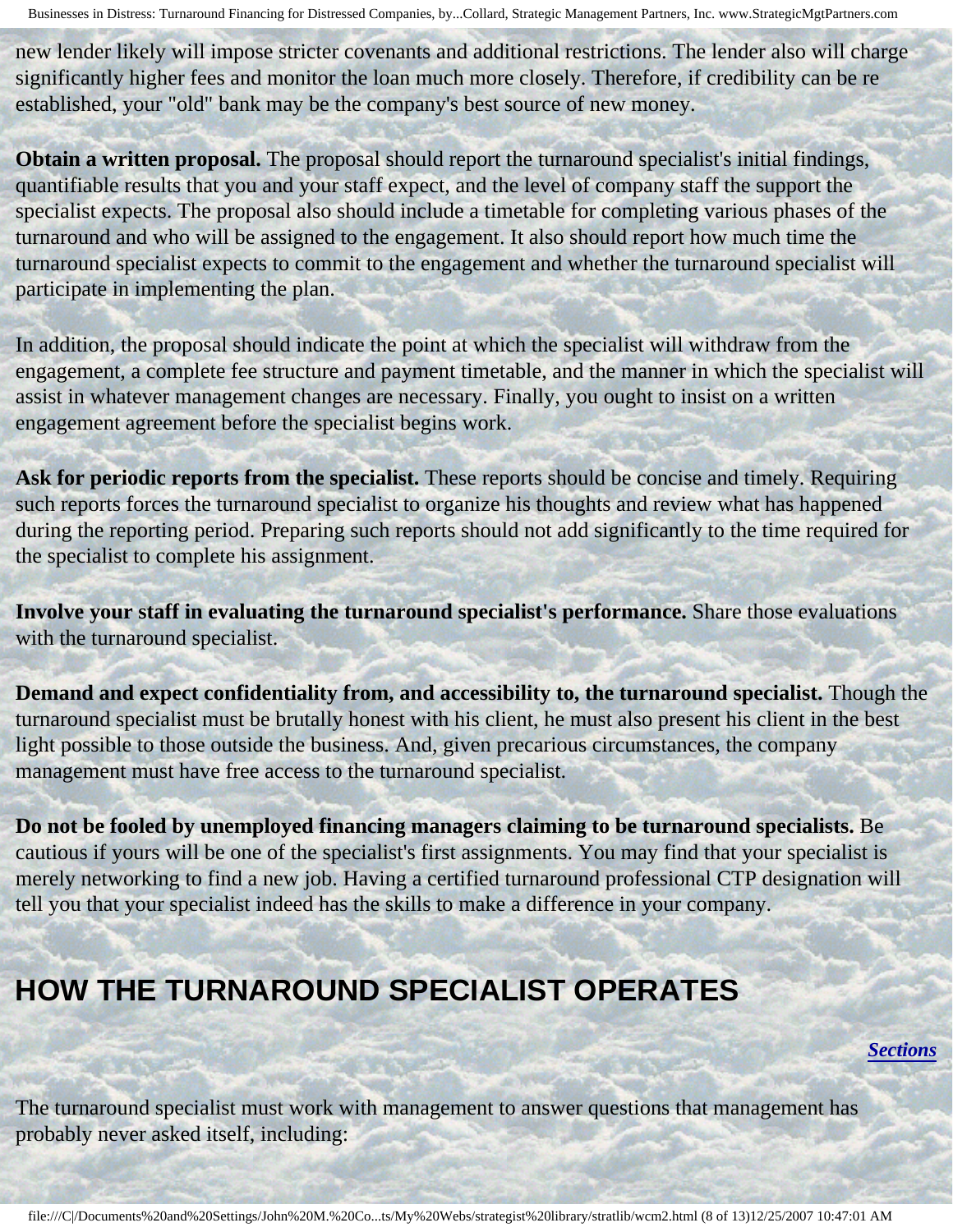- What is the purpose of this business?
- Should it be saved? If so, why? and,
- Are those reasons valid?

The turnaround specialist must gather. evaluate, and analyze information quickly so the distressed business can openly and honestly address those initial questions. That process generally focuses on the following issues:

- Is the business viable?
- Is there a core business that can be saved and be the source for the emerging business?
- Are there sufficient sources of cash to fuel the company through its recovery?
- Is current management capable of leading the company?

The turnaround specialist should discuss these questions with his client. If the answer to any of the above questions is "No," the company needs to reexamine the parameters of the engagement. Should the firm still engage a turnaround specialist? What kind of plan does the firm need to otherwise minimize losses and maximize the value of the business for the benefit of the client?

A turnaround specialist first focuses on cash flow since a cash shortage usually is what forces a troubled business to seek help. The specialist's first goal is to stabilize the cash flow. Commonly, the specialist quickly analyzes the company's sales and profit centers and its asset utilization. In many cases, these statistics indicate that the business may have "lost its focus."

To remedy the cash shortage, turnaround specialists generally analyze which assets the company can convert to generate a quick cash infusion and which operations the firm can terminate to reduce the cash outflow. These are difficult decisions since they involve downsizing the company and eliminating some jobs. At the same time, however, it preserves the good parts of the company and saves many more Jobs.

Troubled businesses often lose credibility with lenders, trade suppliers, employees, customers, shareholders, and even the local community. Retaining a turnaround specialist often is the first sign that the company is moving toward a recovery and that it is rebuilding damaged relationships. The specialist usually serves as a liaison with outside constituencies. His role is to calm troubled waters and to present bad news as a preamble to a plan for recovery.

Given management's strained credibility, the turnaround specialist helps develop a viable business plan and advocates its approval and adoption by stockholders, creditors, and lenders. The turnaround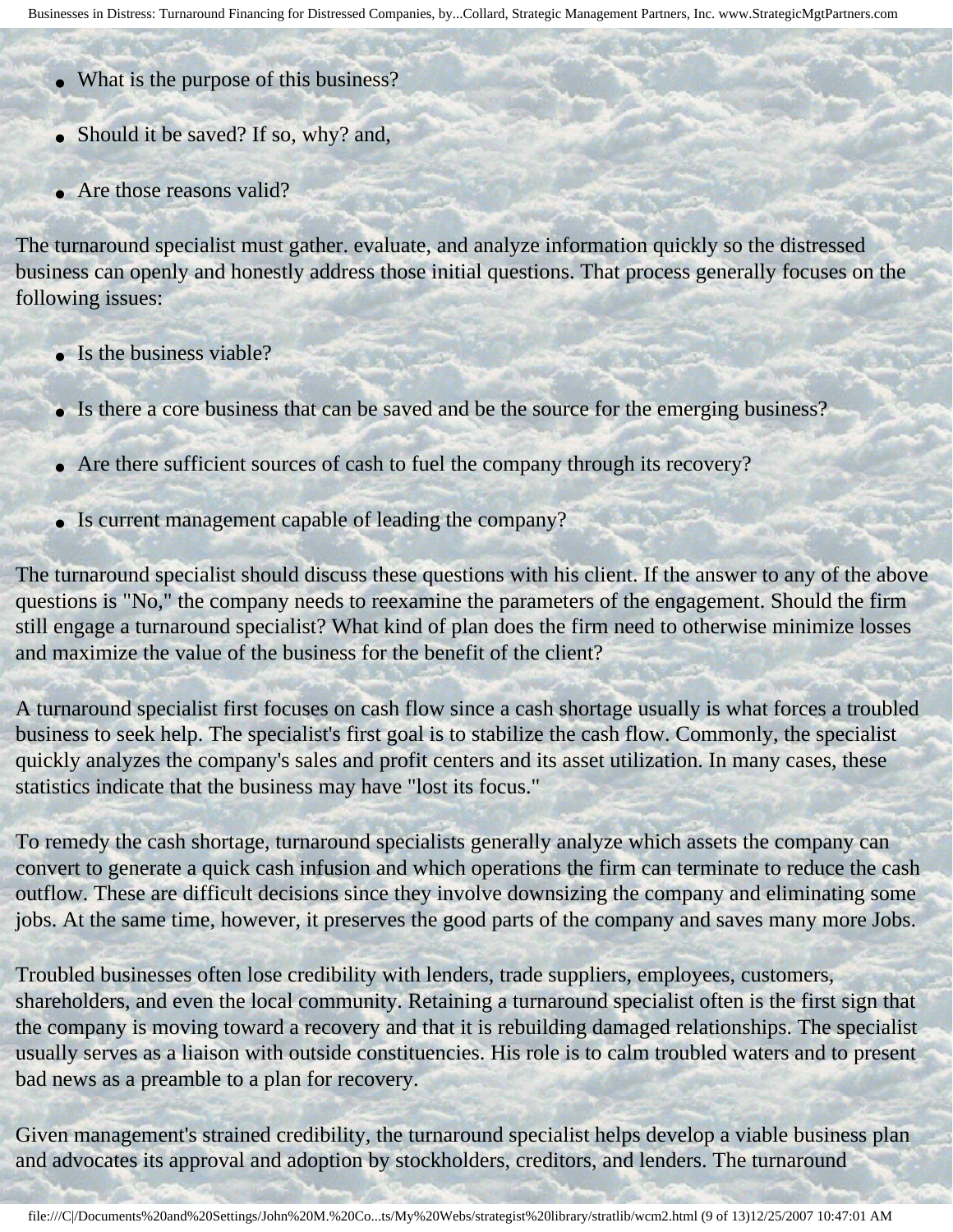specialist often must negotiate with lenders and trade suppliers in the midst of a troubled firm's financial crisis. How successful the specialist is will depend on his integrity, credibility, and track record.

> *"Perhaps the most difficult problem with financial distress is that it involves managing two processes: the business and the trouble."*

The specialist often serves as the director of communication for the troubled company, dealing both with outsiders and with the employees. His job is to objectively determine what is in the best interests of the business, regardless of any other agendas that may have taken root. He must take into account the objectives of his assignment as he approaches difficult decisions.

The effective turnaround specialist also is a teacher. To be successful, he must install in the troubled company a capable management team that focuses on goals that will ensure future success. If management is "in over its head," the specialist must delicately communicate that message, identifying the appropriate role for existing managers. He also must facilitate a transition to new management whose skills better match the needs of the troubled firm.

Some turnaround specialists bring added value because they know about de nova financing sources. Other specialists have special relationships with vital industry suppliers. Thus, they can ensure a flow of essential product from suppliers that otherwise would not be available to the troubled firm.

## <span id="page-9-0"></span>**RESISTANCE TO TURNAROUND SPECIALISTS**

#### *[Sections](#page-0-2)*

Given how difficult and how personal the questions are that a troubled business must face, tension often surrounds the relationships among the turnaround specialist and company owners, management, and employees. A major problem is that businesses in trouble often postpone action because the owners do not want to face the uncomfortable transition to new and more effective business practices.

Despite statistics indicating otherwise, owners and management usually believe that their business decline is unique. They attribute the problem to uncontrollable external factors and believe they can do nothing to change things.

Meanwhile, a number of misconceptions and myths make businesses leery about hiring a turnaround specialist, including the following: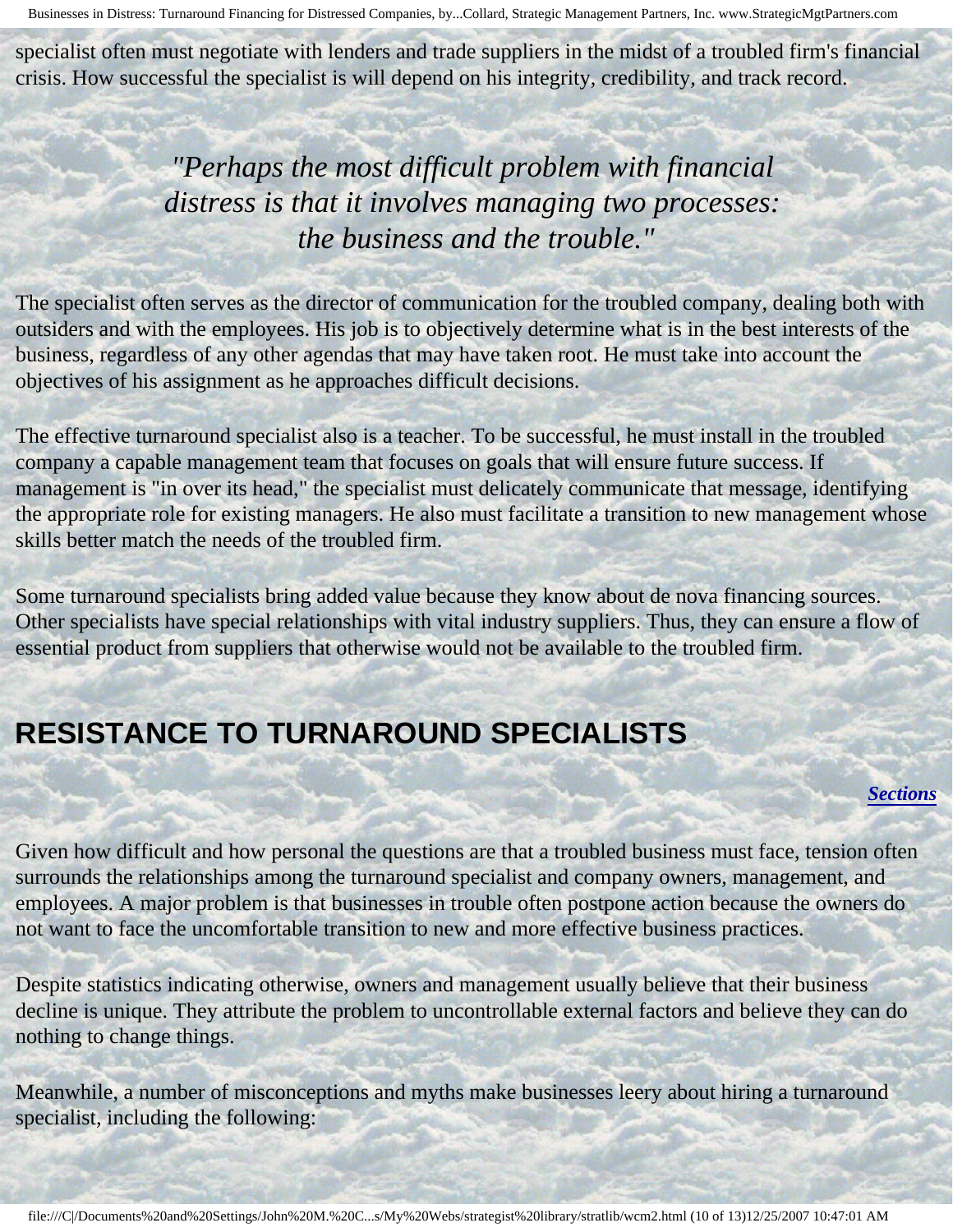**The turnaround specialists is a heartless cut throat.** Many believe that because of drastic cost cutting efforts, the specialist has no concern for the welfare of employees, long time suppliers, and bankers. You need to remember, however, that the job of the turnaround specialist is to make hard decisions that ownership has been unwilling to make. The specialist is obligated to tell creditors and bankers the truth be it good or bad. He must rely on his credibility as a "straight shooter" to work with creditors and lenders to nurse the troubled firm back to health.

*The turnaround specialist does not understand our company Is corporate culture.* This is a legitimate observation, but i: does nor follow that the turnaround specialist is not capable of bringing order out of chaos and adding value to the client. One of the most appealing aspects of a turnaround specialist is that he brings a fresh set of eyes to a situation. He also comes with in depth experience and special skills needed to manage a business through the turnaround process.

**The turnaround specialist does not know our business or our industry.** The skill that the turnaround specialist brings to the table is management ability; the ability to marshal resources and maximize value from those diverse resources. If a business requires special expertise, the specialist should help finding the right expertise.

*Employees will not cooperate with the turnaround specialist.* Remember that management, employees, and the specialist must work as a team for a turnaround to succeed. Power struggles and infighting ultimately will damage the company's chances for survival, putting all parties in jeopardy.

*The turnaround specialist has a hidden agenda.* Some believe the specialist wants to drive down the value of the business and then purchase it at a discount. Others think he is using the company as a springboard for other opportunities and that he is not interested in the firm's long term welfare. Still others believe the specialist wants to maximize the value to ownership without regard for other company stakeholders. You should resolve all these concerns before the engagement and address each potential conflict area in the engagement agreement.

*The turnaround specialist is not accountable for his recommendations.* The reality, however, is that the specialist wants the best possible outcome for his client, especially since he needs to rely on referrals from current projects to acquire future business. The specialist's credibility and the soundness of his recommendations are the basis on which lenders and trade suppliers will ultimately decide whether to support the turnaround effort.

<span id="page-10-0"></span>*The turnaround specialist will use his access to inside information to steal company trade secrets.* If the company has proprietary property, it should legally protect it with trademarks or patents. In addition, an engagement agreement should describe what is considered proprietary content. The agreement should require that the specialist leave behind all sensitive materials upon completing the engagement. The agreement also should include non compete and non disclosure requirements.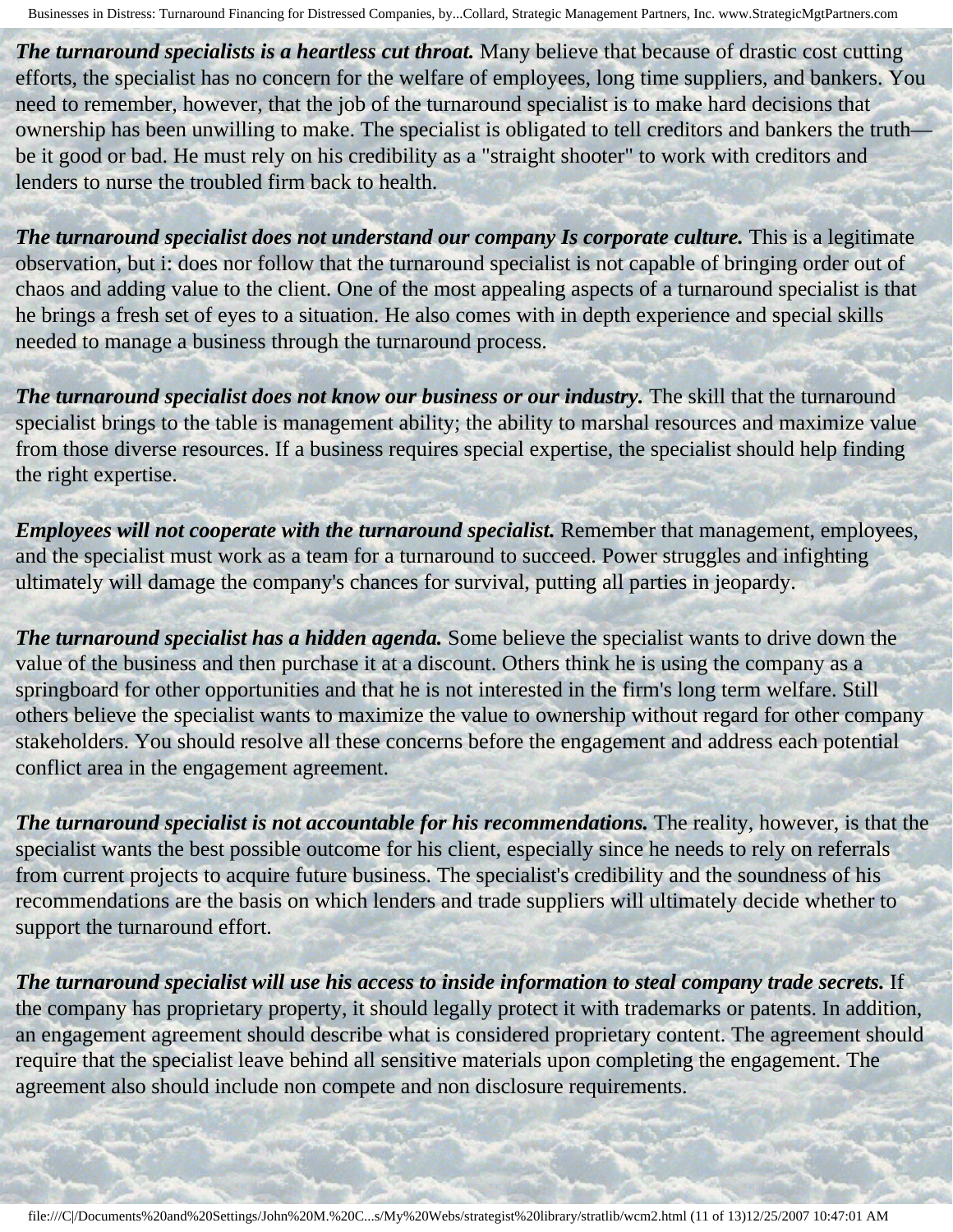## **CONCLUSION**

### *Do not expect miracles overnight.*

*[Sections](#page-0-2)*

A turnaround can take years of hard work to achieve. The turnaround specialist can only be a catalyst for change. Owners and managers still must make difficult decisions to enable the turnaround process to occur.

Ultimately, the success or failure of a turnaround rests upon the shoulders of a business' most valuable assets: its owners, management, employees, lenders, creditors, and turnaround specialist. All must dedicate themselves fully to turning around the company. Creditors and lenders will carefully watch the performance, credibility, and commitment of a company's management, employees, and turnaround specialist before giving the cooperation necessary to make the turnaround possible.

*John M. Collard is Chairman, and a Director of the Turnaround Management Association. He is President of Strategic Management Partners, Inc., an Annapolis, Maryland based transition and turnaround management firm that specializes in valuation enhancement, corporate renewal, strategic repositioning, defense conversion, and transition to new market segments. You can reach him at (410) 263-9100. This article is adapted with permission from the Turnaround Management Association's 1993 Directory of Members and Services, written by John M. Collard.*

*[Sections](#page-0-2) [Index](#page-0-3)*

*[Index](#page-0-3)*

We welcome constructive inquires. More information is available if required.

There is more to Strategic Management Partner's *[Return to Home Page](http://members.aol.com/strategist/home.html#TOP)*

<span id="page-11-0"></span>**Businesses Contact Information** in

### Financing John M. Collard, Chairman

Distress: **Northern Pro** 

Businesses in Distress: Turnaround Financing for Distressed Companies, by John M. Collard, Strategic Management Partners, Inc., published by Journal of Working Capital